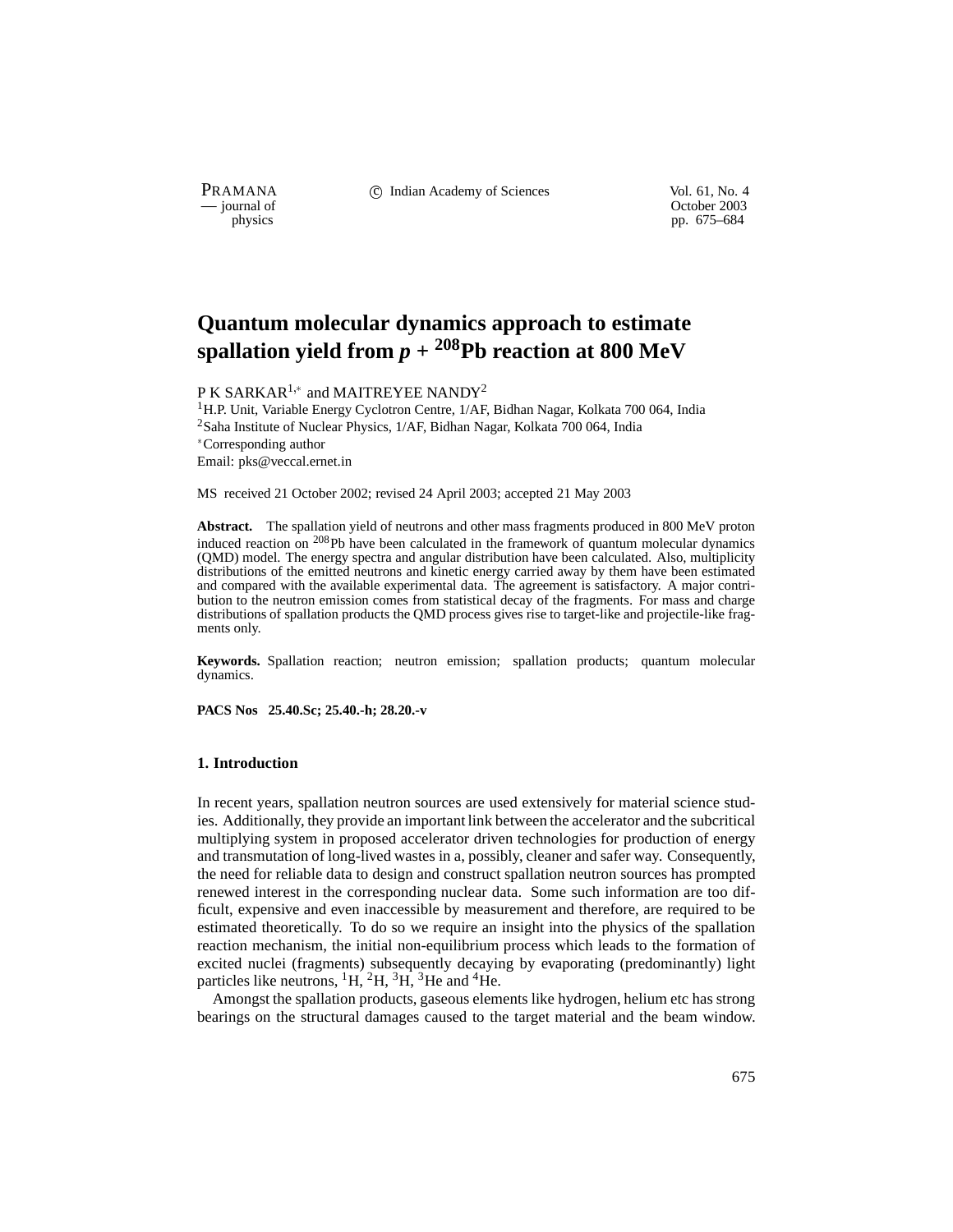Production of radioactive gases like tritium and other long-lived radiotoxic elements may require special radiation safety provisions.

An important quantity in the design of a spallation source is the neutron cost, which involves the neutron yield and the running cost of the accelerator. This cost is inversely proportional to the number of emitted neutrons normalized to the unit beam energy per incident particle. This cost is found to be minimum around 1 GeV of proton energy [1]. The energy and angular distributions of the spallation produced neutrons for model probing and for optimizing the target geometry are also important.

Intra-nuclear cascade (INC) models together with sequential statistical evaporation models are generally used to calculate spallation yields of neutrons and light ions. The INC models take care of the initial high energy part of the reaction process. The scattering and decay of all the produced hadrons are followed until they leave the composite nucleus or thermal equilibrium is reached when the nucleus decays further via sequential statistical evaporation. However, the transition from fast INC to the statistical decay of an equilibrated compound nucleus cannot be abrupt. For a smooth transition pre-equilibrium (PEQ) emissions need to be considered in between. The measured high energy component of the emission spectra of nucleons and composite particles is a clear indicator of that [2]. In the present work we have used a quantum molecular dynamics (QMD) approach followed by a statistical decay model (SDM) approach to treat spallation reactions induced in a Pb target by 800 MeV protons. The code we have used for the present work has been developed by Niita et al [3]. The QMD has certain advantages in describing the nonequilibrium reaction mechanism since both the high energy cascade and pre-equilibrium processes are combined in its unified formulations in a self-consistent way [3]. Futhermore, the QMD has a clear advantage over the INC based calculations in calculating the various mass fragments formed in the spallation reaction. In INC the fragmentation of the composite nucleons is not considered explicitly. Therefore, the QMD calculations are used to estimate the yield of radionuclides in the spallation process. The aim of the present work is to compare the QMD results with those obtained experimentally as well as from INC models. Such comparisons will provide a kind of validation of the QMD model which can be used to calculate radionuclide production. A major disadvantage of the QMD code is its inability to calculate thick target yields which is important for application. However, this problem is being solved by recent efforts to incorporate QMD in high energy transport codes. In  $\S2$  we give a brief description of the model followed by results and discussions in  $§3$ .

#### **2. Description of the model**

Spallation reactions are generally described by a two step process. In the first stage successive hard collisions between the projectile and the target nucleons lead to emission of fast particles which is followed by the decay of the excited residual nucleus by emission of low energy particles or by fission. The first stage is widely described by INC models while the evaporation-fission model is used for the second stage. There are several commonly used INC models like the old Bertini [4] or the Cugnon INC models [5]. The most widely used evaporation model to explain spallation reactions is the Dressner model [6] in conjunction with the Atchison fission model [7]. The INC models follow elastic and inelastic (excitation of the ∆-resonance) scattering of the incident or secondary hadrons inside the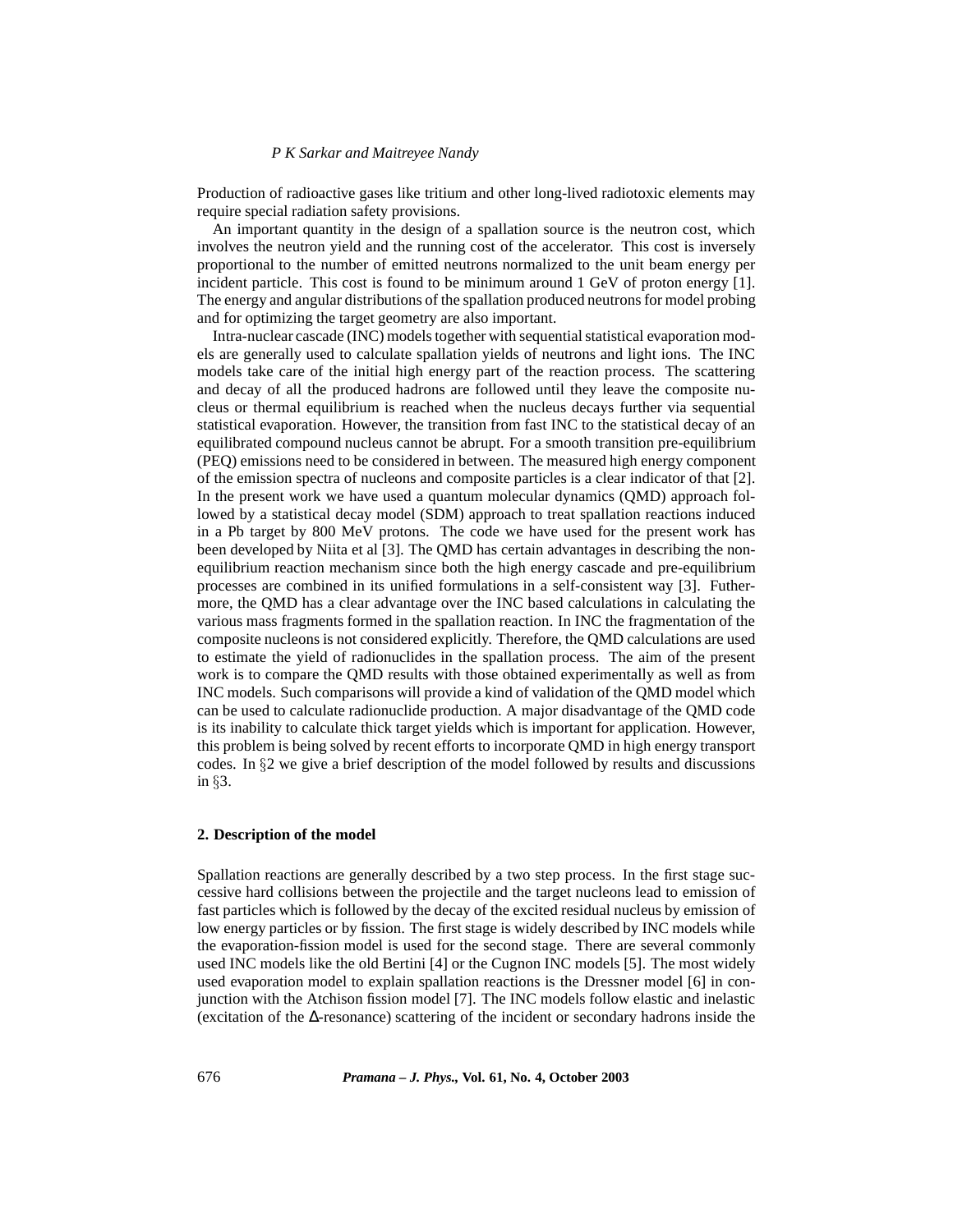nucleus. They use free hadron–nucleon cross sections for the particles to be scattered into unoccupied final states (Pauli blocking) inside the nucleus or into the continuum outside the nucleus.

Although there are a few codes based on intra nuclear cascade followed by evaporationfission to calculate spallation yields, there exist large discrepancies between experimental data and model predictions and also between different models. This was evident after the intercomparison of the codes organized by OECD/NEA [8]. In an earlier work [9] the Bertini model was found to largely overpredict the experimental data. When PEQ mechanism is combined with the Bertini model it reproduces the experimental data well for 800 MeV proton-induced reactions on Pb but the agreement becomes worse as one goes to lighter masses or higher incident energies [2]. Some of the INC model based codes (like the recent version of LAHET) incorporate pre-equilibrium calculations as an optional plug-in feature. The study of pre-equilibrium nuclear reactions have been an active field since 1948 and many like semiclassical and quantum mechanical models have been proposed. These theories give an overall agreement with the experimental data, but still there are open questions which need further investigations for the problems to be satisfactorily resolved. Furthermore, coupling of pre-equilibrium models with INC does not appear to be congruent either and, as such, it also fails to reproduce the experimental data [10].

The QMD model simulates the heavy-ion reaction in an event-by-event basis. Collisions among the nucleons are forbidden when the final transition occurs to already occupied or partially occupied states. The nucleons are represented by Wigner densities of Gaussian wave packets of width *L* of the form [3]

$$
f_i(\vec{r}_i, \vec{p}_i, t) = \frac{1}{\pi h^3} \exp\left(-\frac{[\vec{r}_i - \vec{r}_{i0}(t)]^2}{2L} - [\vec{p}_i - \vec{p}_{i0}(t)]^2 \frac{2L}{h^2}\right).
$$
 (1)

 $r_{i0}$  and  $p_{i0}$  are the centroids of position and momentum of the *i*th nucleon. The distribution function for the total system is the sum of all nucleon wave packets

$$
f(\vec{r}, \vec{p}, t) = \sum_{i} f_i(\vec{r}_i, \vec{p}_i, t).
$$
 (2)

The baryon density is expressed in terms of these Gaussian functions.

The time evolution of  $r_i$  and  $p_i$  is described by Newtonian equations and stochastic twonucleon collisions

$$
\dot{\vec{r}}_i = \{H, \vec{r}_i\},\tag{3}
$$

$$
\dot{\vec{p}}_i = \{H, \vec{p}_i\},\tag{4}
$$

where the Hamiltonian *H* consists of kinetic part, Skryme, Coulomb, Yukawa interaction part and the symmetry energy. Often a two- and three-body Skyrme interaction is used. The two nucleon collision which takes into account the Pauli blocking in the final state is also introduced. The change in the relative importance of the mean field effects and two-body collisions gives a transition between equilibrium, pre-equilibrium and spallation mechanisms including fast multi-particle emissions. It has been emphasized that non-equilibrium effects play an important role in heavy-ion collisions which has been accounted for through the incorporation of momentum-dependent nuclear interaction which leads to an additional repulsion between nucleons.

*Pramana – J. Phys.,* **Vol. 61, No. 4, October 2003** 677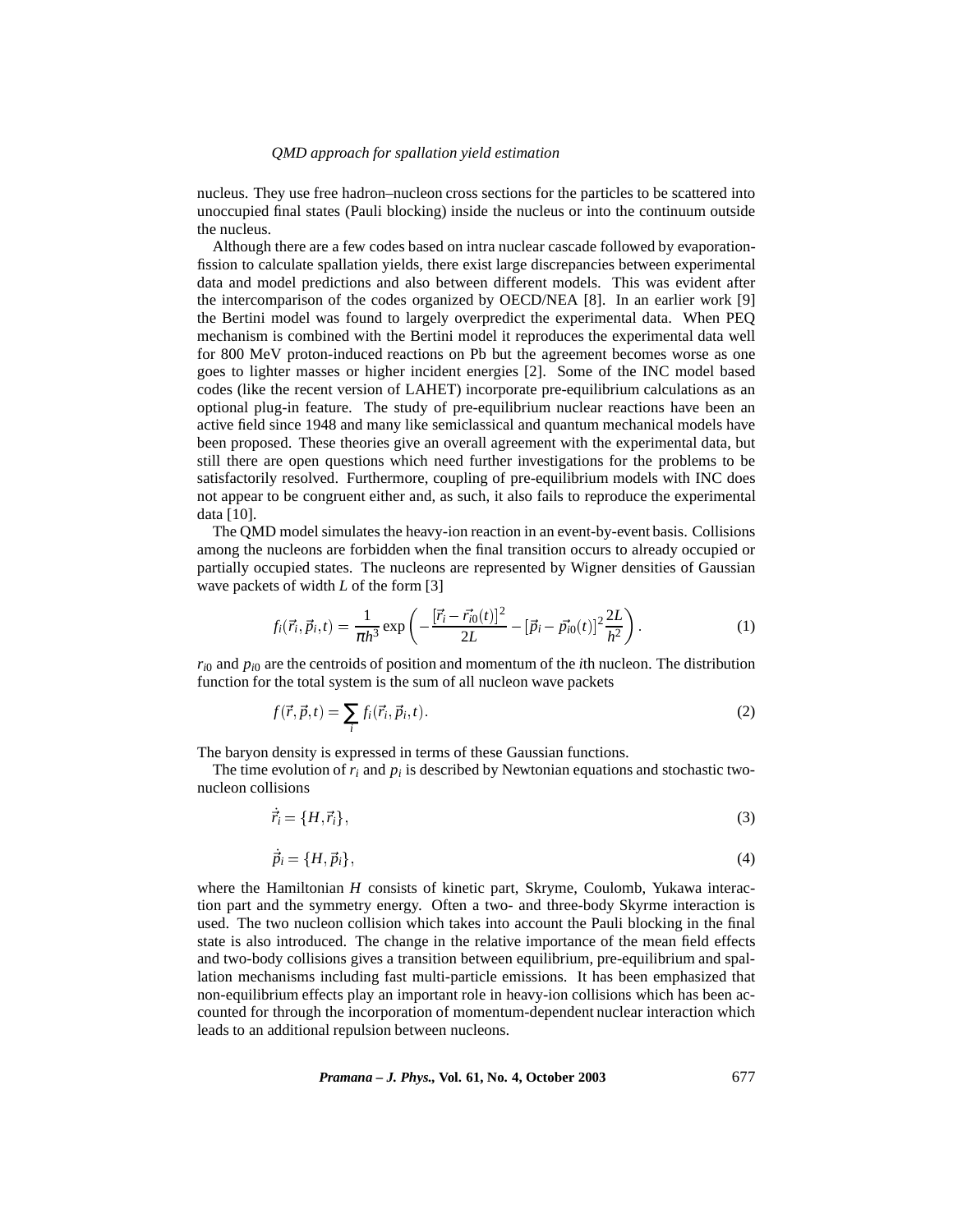The QMD theory considers among other physics aspects of the intermediate energy nuclear reactions: realistic momentum distribution of the nucleons inside the nucleus, multistep process, multiple pre-equilibrium emission process, variation of the mean field potential because of particle hole excitation and particle emission, energy-dependent anisotropic nucleon–nucleon elastic and inelastic scattering including the Pauli blocking effect.

The total hamiltonian for the system is given by

$$
H = \sum_{i} \sqrt{m_i^2 + P_i^2} + \frac{1}{2} \frac{A}{\rho_0} \sum_{i} \langle \rho_i \rangle + \frac{1}{1 + \tau} \frac{B}{\rho_0^{\tau}} \sum_{i} \langle \rho_i \rangle^{\tau} + \frac{1}{2} \sum_{i,j(\neq i)} c_i c_j \frac{e^2}{|\mathbf{R}_i - \mathbf{R}_j|} \operatorname{erf}(|\mathbf{R}_i - \mathbf{R}_j| / \sqrt{4L}) + \frac{C_s}{2\rho_0} \sum_{i,j(\neq i)} (1 - 2 |c_i - c_j|) \rho_{ij}.
$$
\n(5)

Here  $m_i$  is the mass of the *i*th nucleon. The symmetry energy coefficient  $C_s$ , the saturation density  $\rho_0$ , Skryme parameters *A*, *B* and  $\tau$  are chosen to be 25 MeV, 0.168 fm<sup>-3</sup>,  $-124$  MeV, 70.5 MeV and 4/3, respectively. The width parameter *L* is fixed to be 2 fm<sup>2</sup>, 'erf' denotes the error function and  $c_i$  is 1 for protons and 0 for neutrons.  $\rho_i$  and  $\langle \rho_i \rangle$  are defined as

$$
\rho_i(r) = \int \frac{d\mathbf{p}}{(2\pi\hbar)^3} f_i(\mathbf{r}, \mathbf{p})
$$

$$
= (2\pi L)^{-3/2} \exp\left[-(\mathbf{r} - \mathbf{R}_i)^2 / 2L\right]
$$
(6)

and

$$
\langle \rho_i \rangle \equiv \sum_{j(\neq i)} \rho_{ij} \equiv \sum_{j(\neq i)} \int d\mathbf{r} \rho_i(\mathbf{r}) \rho_j(\mathbf{r})
$$
  
= 
$$
\sum_{j(\neq i)} (4\pi L)^{-3/2} \exp \left[ -(\mathbf{R}_i - \mathbf{R}_j)^2 / 4L \right].
$$
 (7)

Time evolution of  $\vec{r}_i$  and  $\vec{p}_i$  are determined from eqs (3) and (4). Each particle trajectory is thus followed through the nuclear volume and once it escapes the nuclear boundary emission is considered. Cluster emission is inferred when the positions and momenta of the constituent particles lie within a previously defined range. The QMD theory is combined with a statistical decay model (SDM) to estimate evaporation from residual nuclei following fast particle emissions.

#### **3. Results and discussions**

Calculations have been performed for 800 MeV protons on 208Pb and all the results shown are in the laboratory frame of reference. The QMD calculations are done for 6000 histories. The particle trajectory is followed in a time step of 1 fm/c and the maximum impact parameter is fixed at 7 fm.

678 *Pramana – J. Phys.,* **Vol. 61, No. 4, October 2003**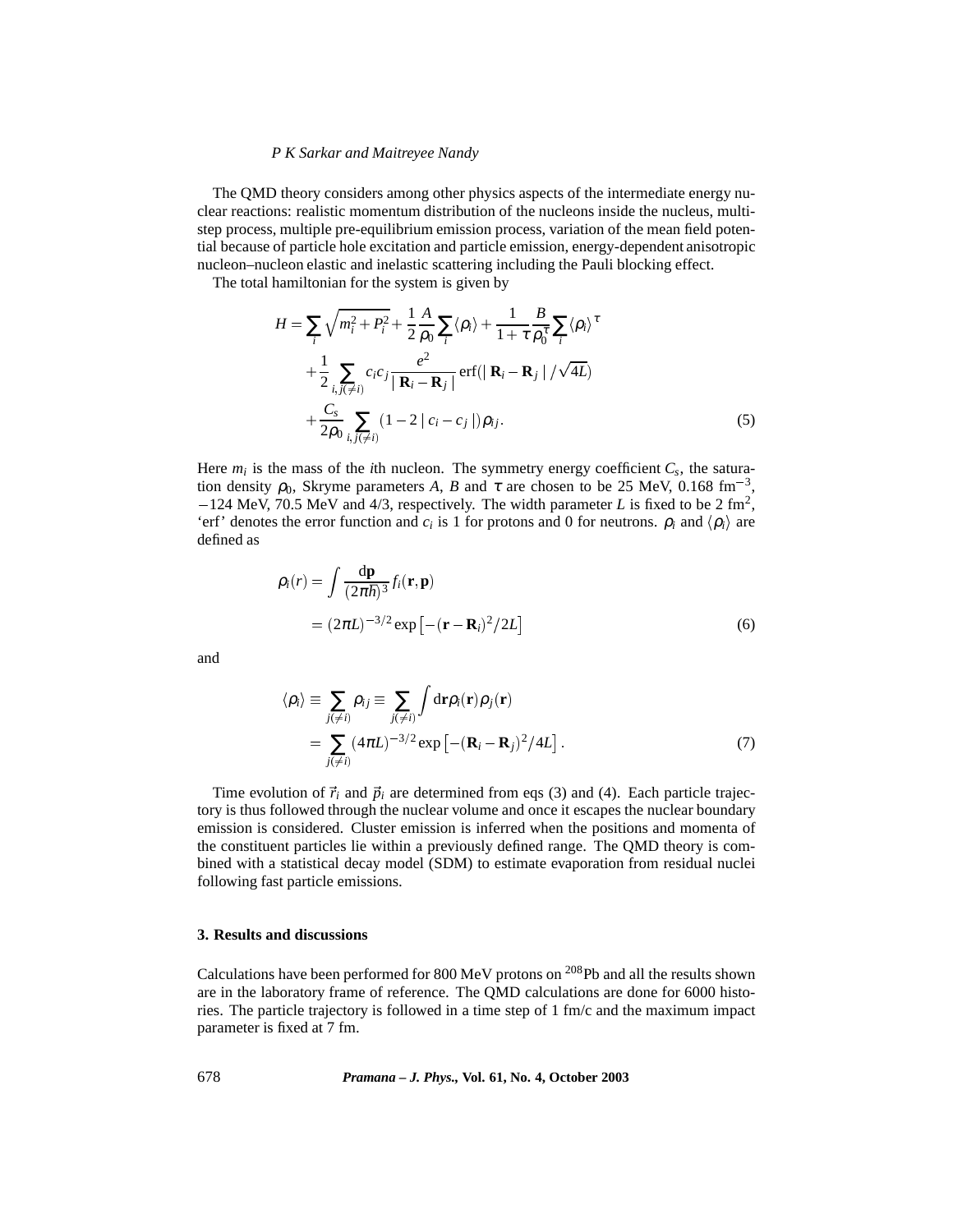We have calculated the differential neutron emission cross section  $d\sigma/dE$  (figure 1) where we have shown separately the contributions from the QMD and the SDM processes. It is seen that the SDM process is responsible for low energy emission restricted up to about 50 MeV and accounts for the major portion (73%) of the total neutron emission. The QMD, on the other hand, gives rise to high energy neutrons with energies extending beyond 400 MeV.

The energy integrated angular distribution of the neutrons (figure 2) shows a predominant forward angle emission for the QMD process while the neutrons from the SDM calculations have more or less isotropic angular distribution with respect to the incident proton direction. Thus the double differential neutron emission cross-section (or multiplicity) at various angles will differ only in the high energy component (contributed by the QMD process) with a decrease in the emission for larger angles. This theoretical inference is in conformity with the experimental results of Leray *et al* [2].

The energy and the angular distribution are in qualitative agreement with the experimental results of ref. [2]. In order to have further comparisons with the experimental data, we have estimated the average neutron multiplicities per primary reaction and kinetic energy carried away by the neutrons (MeV). This is shown in table 1 along with the experimental data [2]. The table also shows the calculated values using the codes TIERCE-Cugnon (INCL) and LAHET-BPQ (BPQ) as given in table V of ref. [2]. In calculating the multiplicity we have divided the differential neutron emission cross-section by the total reaction cross-section  $\sigma_R$ . In our calculations we have taken  $\sigma_R$  to be the simple geometrical crosssection which is slightly smaller (1539.4 mb) than the reported [2] cross section of 1723 mb for 800 MeV protons on <sup>208</sup>Pb. In the 0–2 MeV range, the QMD results for neutron multiplicity (*M*) and the kinetic energy carried away by the emitted neutrons ( $E \times M$ ) are slightly lower than those calculated with other codes. There is no experimental data available in this energy range. In the 2–20 MeV energy range the QMD results for  $(M)$  and  $(E \times M)$  are



Figure 1. Neutron energy spectra from 800 MeV proton-induced reaction on <sup>208</sup>Pb.

*Pramana – J. Phys.,* **Vol. 61, No. 4, October 2003** 679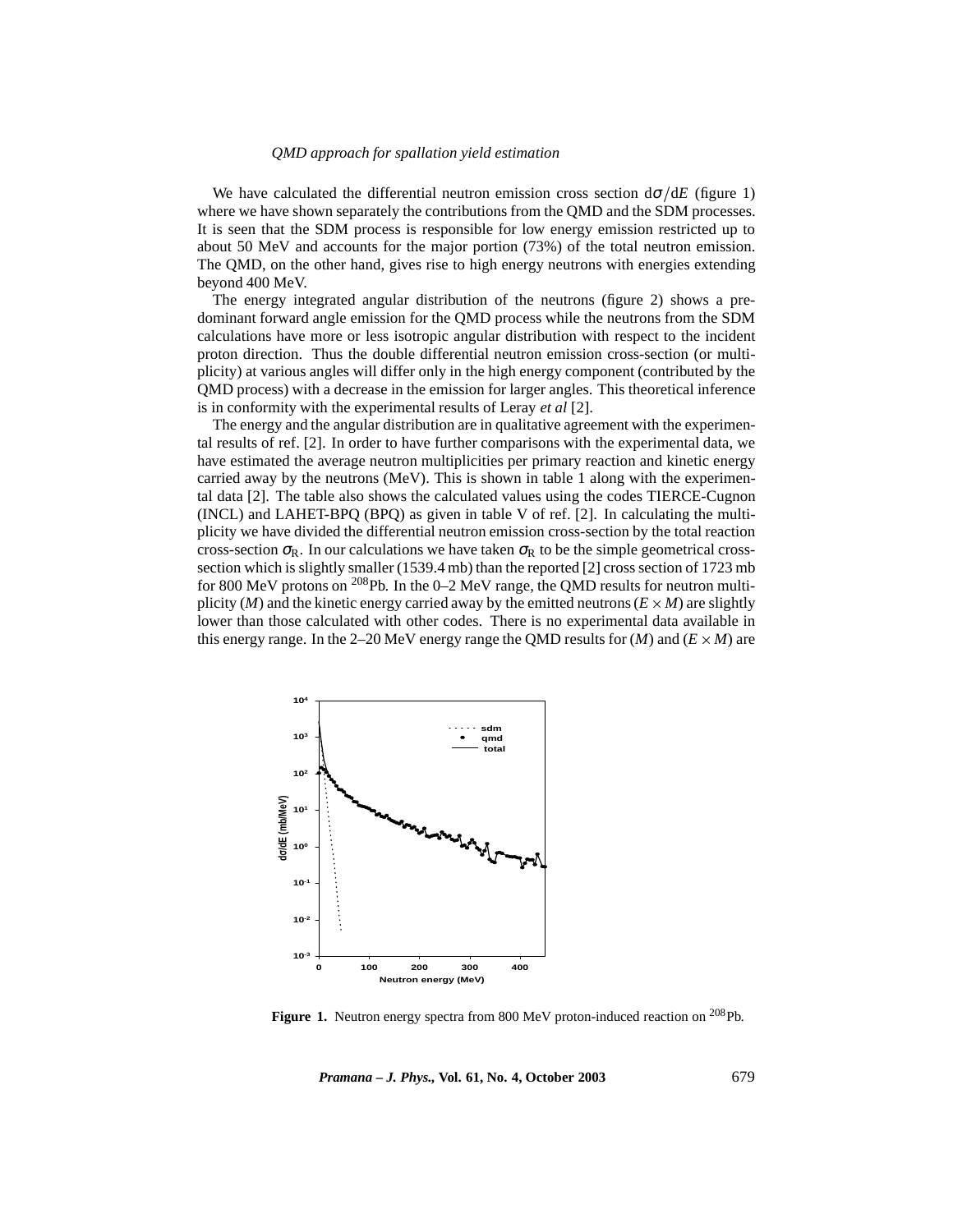

**Figure 2.** Energy integrated neutron angular distribution from 800 MeV protoninduced reaction on 208Pb.

slightly higher than the experimental as well as the calculated results of the other codes. For 20–*E*<sub>inc</sub> energy range, *M* is very slightly higher than the experimental, INCL and BPQ results. However,  $(E \times M)$  for QMD is lower than the experimental (though within error bar) and the other two codes. This indicates that the QMD results slightly underpredicts the low energy (less than 20 MeV) neutron production and slightly overpredicts the neutron emissions that are higher than 20 MeV but not of very high energy.

Next we have plotted the multiplicity differential neutron emission cross section  $d\sigma/dm$ (mb/m) in figure 3 along with the experimental data [1] for 800 MeV protons on 2 mm thick Pb target. For 800 MeV protons this target thickness is considered to be very small

|                             |         | Emission energy (MeV) |                     |
|-----------------------------|---------|-----------------------|---------------------|
|                             | $0 - 2$ | $2 - 20$              | $20-E_{\text{inc}}$ |
| $M^{\mathrm{QMD}}$          | 4.48    | 7.59                  | 2.26                |
| $M^{\text{exp}}$            |         | $6.5 \pm 0.7$         | $1.9 \pm 0.2$       |
| $M^{\rm INCL}$              | 4.9     | 6.9                   | 2.2                 |
| $M^{\rm BPQ}$               | 5.2     | 7.1                   | 2.1                 |
| $E\times M^{\text{QMD}}$    | 4.65    | 46.17                 | 187.57              |
| $E\times M^{\rm exp}$       |         | $38 + 4$              | $200 - 20$          |
| $E\times M^{\rm INCL}$      | 5       | 42                    | 211                 |
| $E \times M^{\mathrm{BPO}}$ | 5       | 42                    | 224                 |

**Table 1.** Average neutron multiplicity and kinetic energy carried out (800 MeV p on Pb). *M*QMD: multiplicity (QMD),  $M^{\text{exp}}$ : multiplicity (experimental, [2]),  $M^{\text{INCL}}$ : multiplicity (TIERCE-Cugnon),  $M^{\text{BPQ}}$ : multiplicity (BPQ), *E*: neutron energy in MeV.

680 *Pramana – J. Phys.,* **Vol. 61, No. 4, October 2003**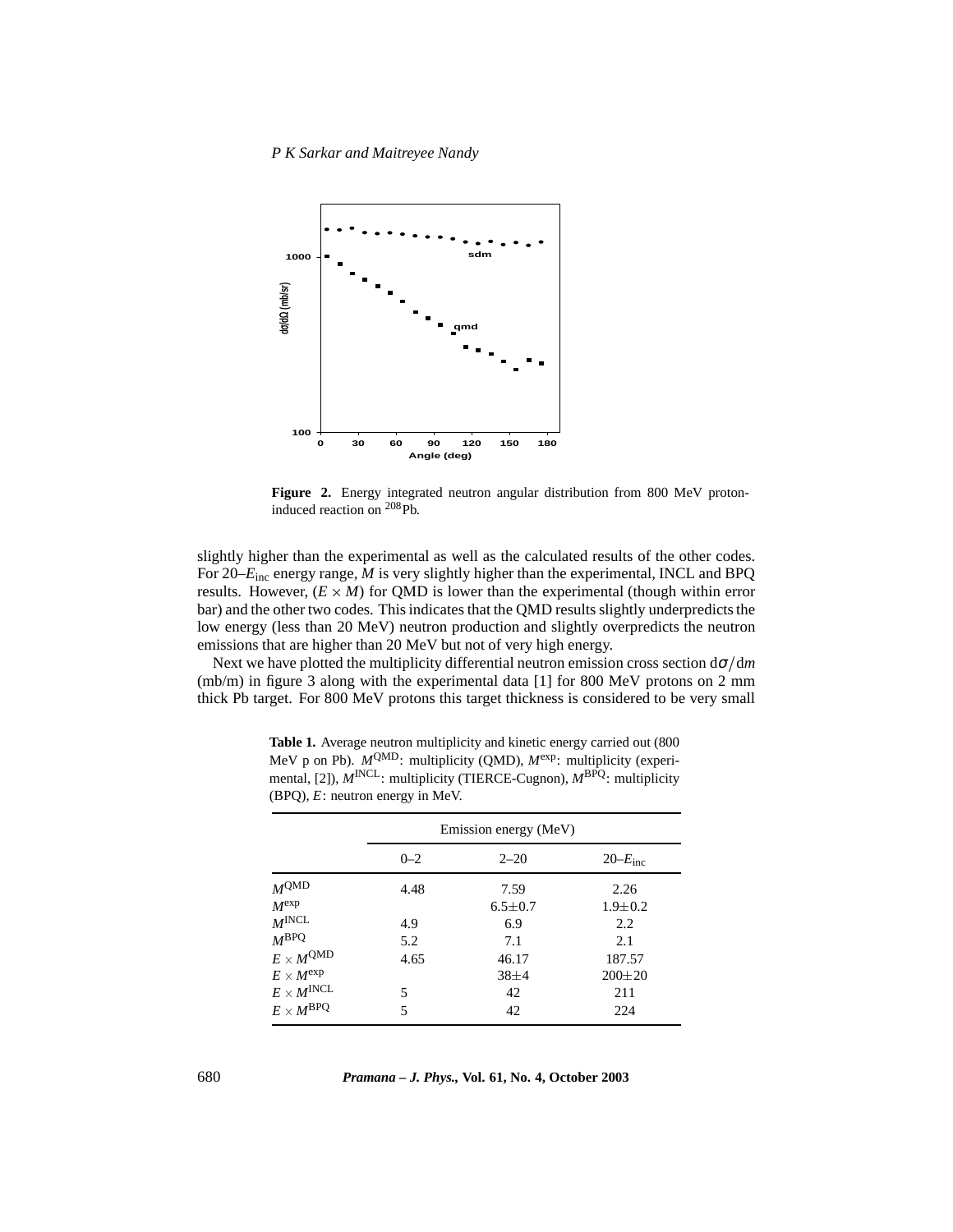

**Figure 3.** Multiplicity distribution of neutron emission cross-section from 800 MeV proton-induced reaction on 208Pb.



**Figure 4.** Production cross-section of different mass fragments in 800 MeV protoninduced reaction on 208Pb.

and thus the comparison is justified. The calculated results show SDM and QMD contributions separately with the latter being only a negligibly small portion of the total neutron multiplicity. The QMD+SDM calculations match well in the dominant bell-shaped region of the neutron multiplicities distribution. The most probable multiplicity is around 12–13

*Pramana – J. Phys.,* **Vol. 61, No. 4, October 2003** 681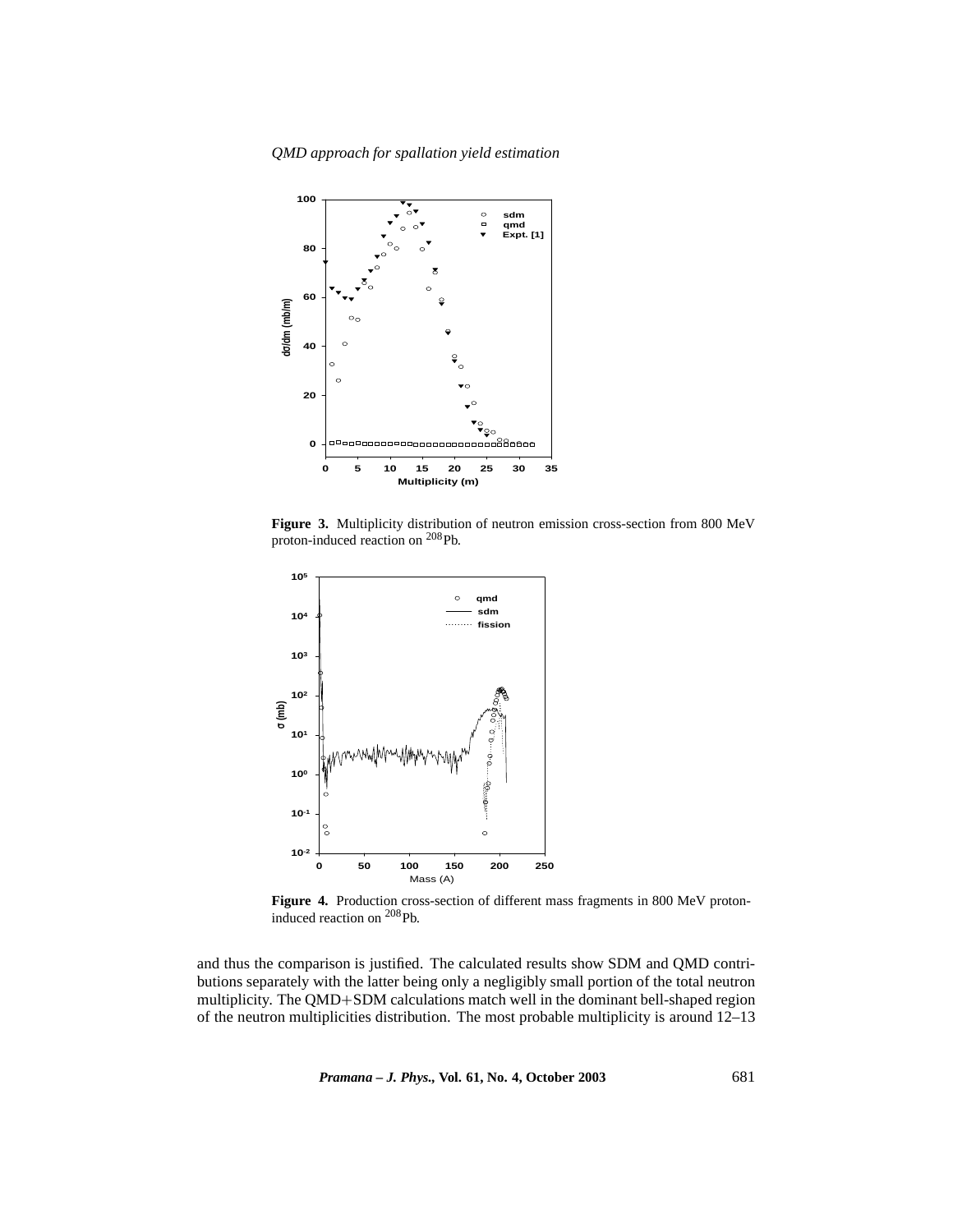

**Figure 5.** Charge distribution of different spallation products from 800 MeV protoninduced reaction on 208Pb.

in both the cases. However, for very low multiplicities the experimental results exhibit an increasing trend with decreasing multiplicity, which is absent in the present calculated results. It is stated that this part is contributed by weakly inelastic peripheral collisions. This discrepancy needs further investigation since this neutron multiplicity data is important for the design of ADS.

Besides neutron production, formation of fragments in different mass ranges are also important because various radioactive and chemically toxic elements are produced in spallation reactions. A good agreement between QMD calculations and experimental data for neutron production prompted us to estimate the yield distributions of various fragment nuclei in the spallation process. Figure 4 gives the mass (A) distribution of spallation products from QMD, SDM and fission processes. It is observed that dominant productions are of target-like and projectile-like mass fragments with relatively much higher production of the projectile-like fragments (neutrons are the highest). Only the evaporation process is responsible for the production of intermediate mass nuclides. The QMD process contributes only by producing target-like and projectile-like masses. The fission process yields a mass distribution that is confined near the target mass region. The charge  $(Z)$  distribution of the product nuclei is plotted in figure 5 separately for the QMD and SDM component. This distribution also shows similar features as that of the mass distribution. Production crosssections of several important long-lived radionuclides are listed in table 2 along with their half-lives. A knowledge of the yield of these radionuclides are required for radiological safety in accessing the target and nearby areas during maintenance. Table 3 gives the production cross-section of several gaseous elements. The toxic gases cause structural damage to the target material and the beam window.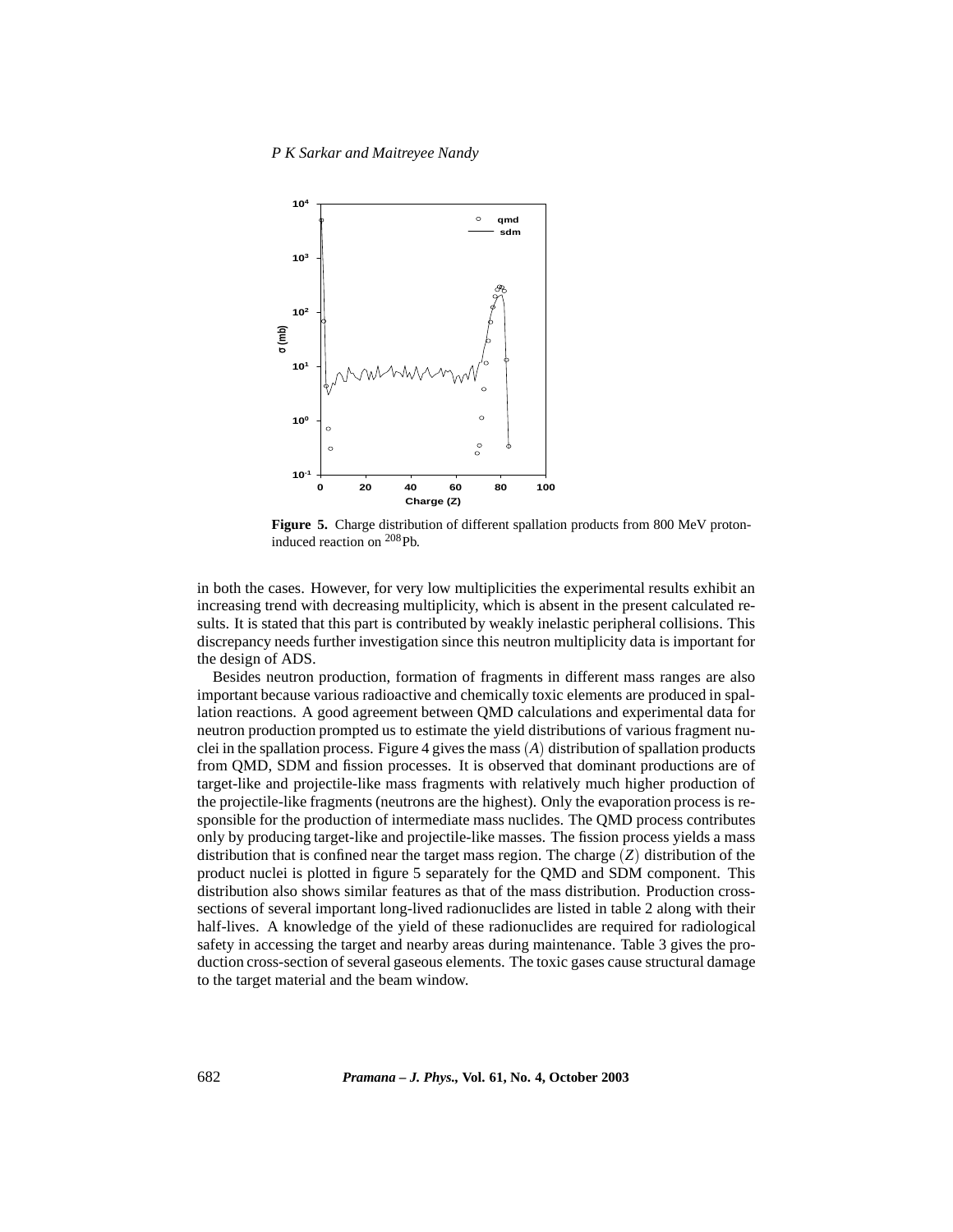|                     |                    | Production<br>cross-section |                       |                     | Production<br>cross-section |
|---------------------|--------------------|-----------------------------|-----------------------|---------------------|-----------------------------|
| Nuclide             | Half-life          | (mb)                        | Nuclide               | Half-life           | (mb)                        |
| $203$ Bi            | 51.87h             | 9.09                        | $189$ Ir              | 13.2 d              | 3.15                        |
| $^{201}Pb$          | 9.33h              | 10.1                        | $188$ <sub>Ir</sub>   | 41.5h               | 4.26                        |
| 200Pb               | 21.5h              | 9.96                        | $188m$ <sub>Ir</sub>  | $4.2 \text{ ms}$    |                             |
| $^{204}$ Tl         | 3.78 y             | 10.36                       | $187$ $\text{Ir}$     | 10.5 <sub>h</sub>   | 6.12                        |
| $202$ Tl            | 12.23 d            | 10.9                        | $187m$ Ir             | $30.3$ ms           |                             |
| $^{201}$ Tl         | 72.91 h            | 11.92                       | $186$ Ir              | 16.64h              | 5.96                        |
| $200$ Tl            | 26.0 <sub>h</sub>  | 10.15                       | $186m$ <sub>Ir</sub>  | 2.0 <sub>h</sub>    |                             |
| $^{203}$ Hg         | 46.61 d            | 5.86                        | $185$ $\text{Ir}$     | 14.4 h              | 4.83                        |
| $^{197}$ Hg         | 64.14h             | 10.03                       | $^{184}\mathrm{Ir}$   | 3.09h               | 7.54                        |
| $197m$ Hg           | 23.8h              |                             | $189$ Os              |                     | 5.16                        |
| $195$ Hg            | 9.9 <sub>h</sub>   | 11.12                       | $189m$ Os             | 5.8 <sub>h</sub>    |                             |
| $195m$ Hg           | 41.6h              |                             | $185$ Os              | 93.6 d              | 3.50                        |
| $194$ Hg            | 520 y              | 10.48                       | $183$ Os              | 13.0h               | 3.16                        |
| $^{193}$ Hg         | 3.8 <sub>h</sub>   | 13.63                       | $183m$ Os             | 9.9 <sub>h</sub>    |                             |
| $193m$ Hg           | 11.8 <sub>h</sub>  |                             | ${}^{182}\mathrm{Os}$ | 22.1 h              | 3.89                        |
| $^{192}$ Hg         | 4.85 h             | 13.23                       | $^{182}\mathrm{Re}$   | 64.0h               | 2.86                        |
| $200$ Au            | 48.4 m             | 4.40                        | $182m$ Re             | 12.7 <sub>h</sub>   |                             |
| $200m$ Au           | 18.75h             |                             | $^{181}\mathrm{Re}$   | 19.9h               | 3.46                        |
| $198\,\mathrm{Au}$  | 2.69d              | 7.10                        | $^{97}\mathrm{Tc}$    | $2.6\times10^{6}$ y | 2.07                        |
| $198m$ Au           | 2.27d              |                             | $97m$ Tc              | 90.1 d              |                             |
| 196Au               | 6.183 d            | 6.15                        | 96Tc                  | 4.28d               | 1.78                        |
| $196m$ Au           | 8.1 s, 9.7 d       |                             | $96m$ Tc              | 51.5 m              |                             |
| 195Au               | 186.1 d            | 6.48                        | ${}^{80}\rm{Br}$      | 17.68 m             | 1.86                        |
| $195m$ Au           | $30.5$ s           |                             | ${}^{80m}\rm{Br}$     | 4.42 h              |                             |
| $194$ Au            | 38.02 h            | 8.22                        | $^{77}\rm{Br}$        | 57.04 h             | 1.19                        |
| $194m$ Au           | 600 ms, 420 ms     |                             | $^{77m}\rm{Br}$       | 4.28 m              |                             |
| 193Au               | 17.65 h            | 8.85                        | $^{65}{\rm Ni}$       | 2.52h               | 2.185                       |
| $193m$ Au           | 3.9 s              |                             | $^{60}\mathrm{Co}$    | 1925.1 d            | 1.56                        |
| $192$ Au            | 4.94 h             | 8.33                        | $^{47}{\rm Sc}$       | 3.35d               | 1.865                       |
| $192m$ Au           | $160$ ms           |                             | $^{46}\mathrm{Sc}$    | 83.79 d             | 1.841                       |
| $^{191}$ Au         | 3.18h              | 10.53                       | $46m$ Sc              | 18.75 s             |                             |
| $191m$ Au           | 0.92 s             |                             | $^{45}\mathrm{Ca}$    | 162.61 d            | 2.11                        |
| 195Pt               | 33.8%              | 4.43                        | $^{42}{\rm K}$        | 12.36 h             | 1.838                       |
| $195m$ Pt           | 4.02 d             |                             | $32$ Si               | 172 y               | 2.25                        |
| 193Pt               | 50 y               | 5.13                        | $^{24}\rm{Na}$        | 24.96 h             | 1.22                        |
| $193m$ Pt           | 4.33 d             |                             | $^{24m}{\rm Na}$      | $20.20$ ms          |                             |
| 191Pt               | 2.96d              | 5.07                        | $^{18}{\rm F}$        | 109.77 m            | 1.24                        |
| 189Pt               | $10.87~\mathrm{h}$ | 7.01                        | 3H                    | 12.33 y             | 50.91                       |
| $192$ <sub>Ir</sub> | 73.83 d            | 3.04                        |                       |                     |                             |
| $192m$ Ir           | 1.45 m, 241 y      |                             |                       |                     |                             |

**Table 2.** Half-lives and production cross-sections (mb) of some radionuclides produced in 800 MeV proton-induced reaction on <sup>208</sup>Pb.

*Pramana – J. Phys.,* **Vol. 61, No. 4, October 2003** 683